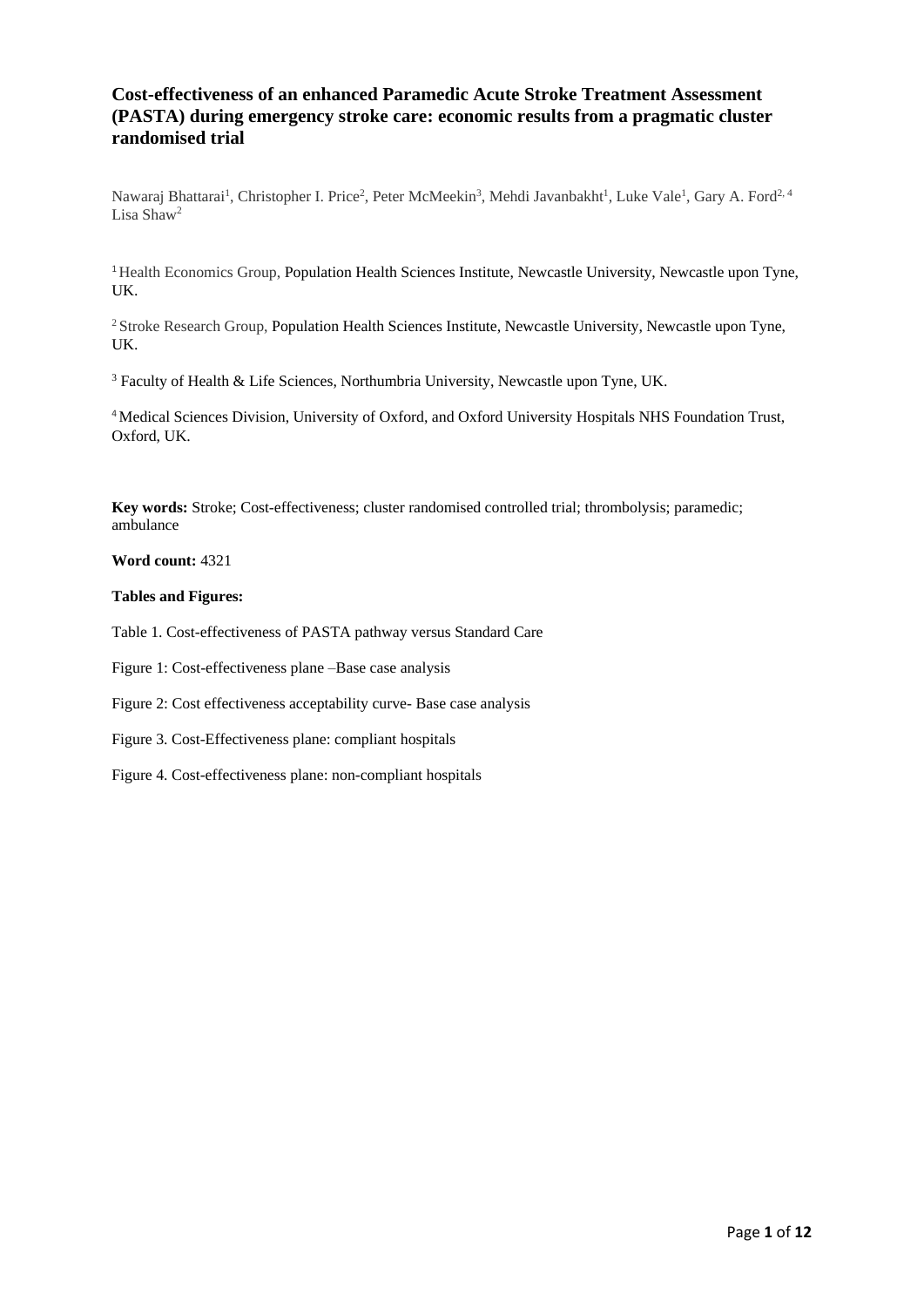#### **Abstract**

**Background:** The Paramedic Acute Stroke Treatment Assessment (PASTA) trial evaluated an enhanced emergency care pathway which aimed to facilitate thrombolysis in hospital. A pre-planned health economic evaluation was included. The main results showed no statistical evidence of a difference in either thrombolysis volume (primary outcome) or 90-day dependency. However, counter-intuitive findings were observed with the intervention group showing fewer thrombolysis treatments but less dependency.

**Aims:** Cost-effectiveness of the PASTA intervention was examined relative to Standard Care (SC).

**Methods:** A within trial cost-utility analysis estimated mean costs and quality adjusted life years (QALYs) over 90 days' time horizon. Cost were derived from resource utilisation data for individual trial participants. QALYs were calculated by mapping modified Rankin scale scores to EQ-5D-3L utility tariffs. A post-hoc subgroup analysis examined cost-effectiveness when trial hospitals were divided into compliant and non-compliant with recommendations for a stroke specialist thrombolysis rota.

**Results:** The trial enrolled 1214 patients: 500 PASTA and 714 SC. There was no evidence of a QALY difference between groups  $[0.007 \, (95\%CI - 0.003 \, \text{to } 0.018)]$  but costs were lower in the PASTA group  $[-£1473 \, (95\%CI - 0.003 \, \text{to } 0.018)]$ £2736 to -£219)]. There was over 97.5% chance that the PASTA pathway would be considered cost-effective. There was no evidence of a difference in costs at seven thrombolysis rota compliant hospitals but costs at eight non-complaint hospitals costs were lower in PASTA with more dominant cost-effectiveness.

**Conclusions:** Analyses indicate that the PASTA pathway may be considered cost-effective, particularly if deployed in areas where stroke specialist availability is limited.

**Trial Registration:** ISRCTN12418919 www.isrctn.com/ISRCTN12418919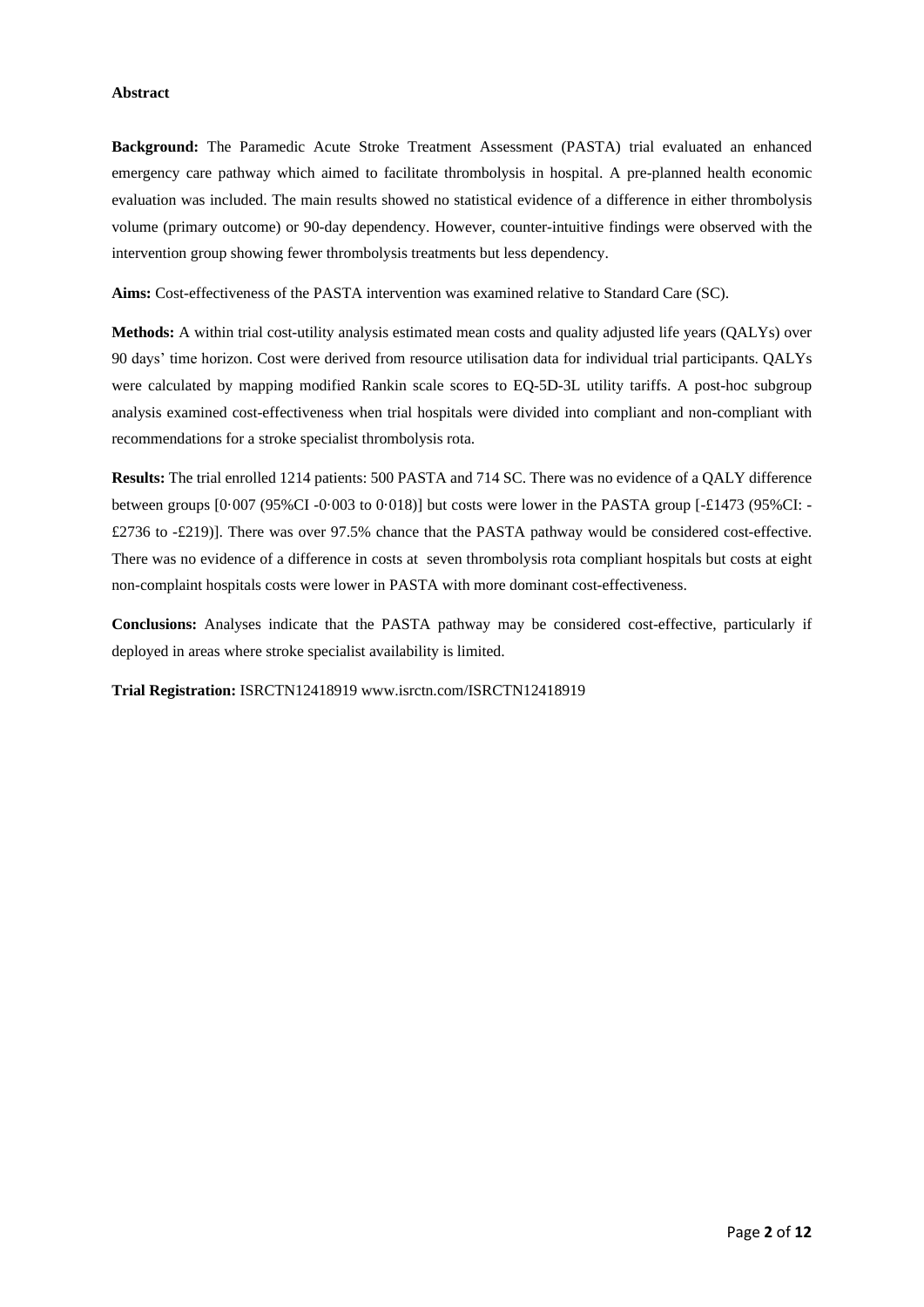### **INTRODUCTION**

Intravenous thrombolysis for ischaemic stroke is a cost-effective treatment, but large variations in provision exist.<sup>1, 2</sup> Previous studies have described improvements in the volume and/or speed of treatment following the introduction of ambulance pre-notification, <sup>3</sup> multidisciplinary training<sup>4</sup> and a higher priority response for suspected stroke,<sup>5</sup> but none have reported the economic impact of a pre-hospital intervention intended to promote thrombolysis delivery.

The Paramedic Acute Stroke Treatment Assessment (PASTA) multicentre cluster randomised controlled trial examined whether an enhanced paramedic emergency stroke assessment pathway for patients presenting within 4 hours of stroke onset could improve thrombolysis volume (primary outcome) when compared to standard care (SC).6,7 Secondary outcomes included dependency at day 90 after stroke (modified Rankin Score (mRS)) and resource utilisation data for a pre-planned health economic analysis. The PASTA intervention comprised additional prehospital information collection, a structured hospital handover, practical assistance after handover, a pre-departure care checklist, and clinician feedback.

Although there was no statistical evidence of a difference between the trial groups for the proportion of patients who received thrombolysis (primary outcome), contrary to the anticipated effect of the intervention, less people received treatment in the PASTA group [PASTA: 197/500 (39·4%) versus SC: 319/714 (44·7%); adjusted Odds Ratio (aOR)  $0.81$  (95%CI  $0.61$  to 1 $.08$ ); p=0 $.15$ ]<sup>7</sup>. There was also no statistical evidence of a difference between the trial groups in dependency at day 90 after stroke (modified Rankin Score (mRS)) grades 3-6), however, counter-intuitive to the lower thrombolysis rate, fewer patients were dependent in the PASTA group [PASTA: 313/489 (64.0%) versus SC: 461/690 (66.8%); aOR 0.86 (95% CI 0.60 to 1.20); p = 0.39]. These unexpected findings led to a post-hoc analysis to explore how stroke specialist availability impacted upon thrombolysis treatment. At 8/15 trial hospitals that were not fully compliant with a national recommendation for specialist input into all thrombolysis decisions, there was a significant 9.8% reduction in thrombolysis in the PASTA group compared to SC [99/276 (35·9%) PASTA versus 105/230 (45·7%) SC; unadjusted OR 0·67 (95%CI 0·47 to 0·95); p=0·03]. Whereas for the 7/15 hospitals that were compliant there was no evidence of a difference in thrombolysis rates [98/224 (43·8%) PASTA versus 214/484 (44·2%) SC; unadjusted OR 0·98 (95%CI 0·71 to 1·35); p=0·91]. We proposed a hypothesis that structured handover of additional information and/or a multidisciplinary checklist improved the selection of patients for thrombolysis, particularly in hospitals with reduced specialist availability<sup>7</sup> . Cost-effectiveness results showing a similar pattern would be consistent with this theory

## **AIM**

This manuscript reports the pre-planned cost-effectiveness analysis of the PASTA intervention and analyses for the two post-hoc subgroups defined by local specialist availability.

#### **METHODS**

#### **PASTA trial design summary**

The PASTA trial protocol is reported elsewhere.<sup>6, 7</sup> In summary, a pragmatic multicentre cluster randomised controlled trial was hosted by three UK ambulance services (North East, North West and Wales) and 15 Hyperacute Stroke Units (HASUs). Clusters were individual paramedics based within ambulance stations prerandomised to PASTA training or continuing SC. Paramedics at PASTA stations had to successfully complete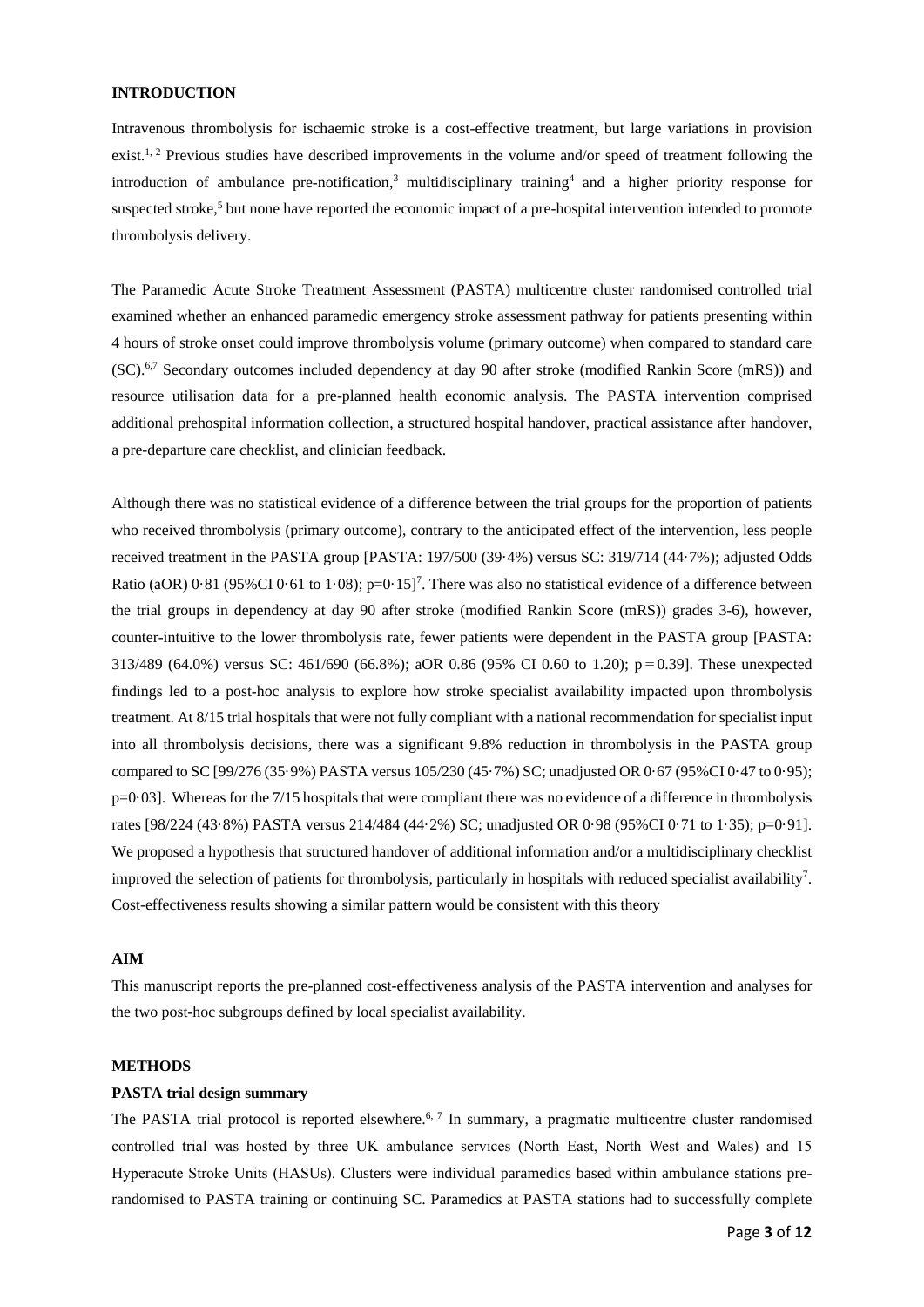training prior to their involvement in the trial (accessed online). Paramedics at SC stations were advised that their routinely recorded clinical data would be used in a research study.

Patients were identified and recruited to the trial by hospital staff after completion of the thrombolysis assessment in participating HASUs. Eligible patients were those where a hospital specialist confirmed a stroke diagnosis and a study paramedic had attended within 4 hours of symptom onset. Written consent was obtained. The primary outcome was the proportion of patients receiving thrombolysis. Secondary outcomes included key time intervals across the emergency stroke pathway and day 90 mRS. The study sample size calculation was 1149 participants which provided 90% power to detect a change from 43% to 53% of study eligible patients receiving thrombolysis.

The National Research Ethics Committee North East - Newcastle and North Tyneside 1 (reference 15/NE/0309) approved the study.

### **Resource use and costs**

Resource use data for each patient was collected using case report forms and questionnaires. Resource use included: PASTA pathway training time (PASTA group only), ambulance time from 'on-scene' to 'clear', acute assessments and treatments, length of stay in hospital, post-discharge rehabilitation, social services involvement (paid carers at home and in social care settings) and hospital readmissions. Unit costs were derived from routine sources for the NHS and social care,<sup>8,9</sup> and other published sources. Details are reported in Table S1 and S2, supplementary file. Where necessary the unit costs were inflated to 2017/18 costs using the Hospital and Community Health Services (HCHS) pay and price inflation indices. <sup>10</sup> Costs are presented in UK Sterling Pounds. The total cost for each participant was calculated as the sum of a number of cost components (e.g ambulance time, inpatient care cost, social care cost).

#### **Utilities and QALYs**

Utility values were generated by mapping day  $90$  mRS scores to EQ-5D-3L values<sup>11</sup> using previously reported algorithms.<sup>11, 12</sup> Where there were missing 90 day mRS scores, routinely captured discharge mRS scores were carried forward. Deceased patients received a mRS value of 6. The utility values were then combined with length of life over the trial follow-up to estimate QALYs for each participant using the area under the curve method.<sup>13</sup>

#### **Economic Evaluation**

A cost-utility analysis was undertaken to compare costs and quality adjusted life years (QALYs) between PASTA and SC.<sup>14</sup> Cost-effectiveness was expressed as incremental costs per QALY gained. The analysis took the perspective of UK NHS and personal social services. As the trial duration of 90 days was the time horizon for the economic analysis, discounting of costs and outcomes was not required. Resource use, cost and QALY data were analysed using STATA v14·2.

The base-case cost-effectiveness analysis was carried out using the complete case data. Generalised linear model regressions with gamma family link function estimated marginal costs and QALY gains whilst controlling for age, sex and baseline (pre-stroke) utility clustered by site.<sup>13</sup> Non parametric bootstrapping<sup>15</sup> with 1000 bootstraps was used on the costs and QALYs to estimate the mean difference in costs and QALYs and their 95% CI between PASTA pathway and standard care to quantify the degree of uncertainty. Additional analyses without baseline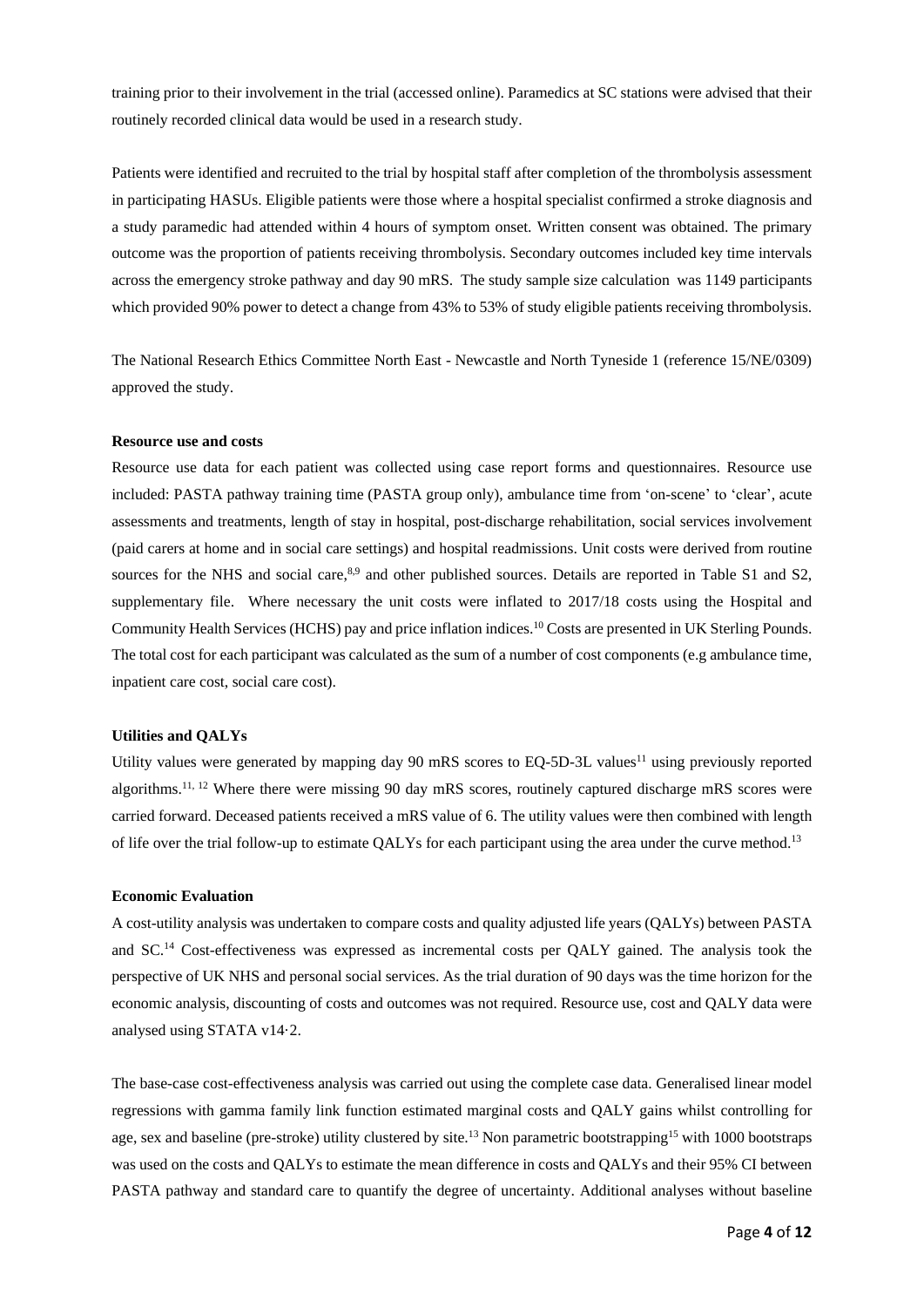covariate adjustments or bootstrap were carried out using both complete case and available case data to check how the mean differences in costs and QALYs differed from the base-case estimates.

#### *Sensitivity analysis*

Stochastic sensitivity analysis, which used the non-parametric bootstrapping technique<sup>15</sup> with 1000 bootstraps as described earlier, was used to explore the impact of statistical imprecision surrounding the point estimates of costs, QALYs and cost-effectiveness. A cost-effectiveness acceptability curve (CEAC)<sup>16</sup> was generated using the bootstrapped estimates of incremental costs and QALYs to illustrate uncertainty surrounding the costeffectiveness estimate. The CEAC demonstrates the probability of each care pathway being cost-effective over a range of willingness to pay values. A cost-effectiveness (CE) plane (scatterplot) was also generated to visualise the uncertainties in point estimates of incremental costs and QALYs.

Further sensitivity analyses were conducted to assess the impact of uncertainties surrounding a number of assumptions made in the cost-effectiveness analysis, notably the changes in utility estimates and use of imputed data. As the base-case cost-effectiveness analysis utilised algorithms for utility values from Whynes et al<sup>12</sup> to estimate QALYs, the impact of using alternative algorithms from Rivero-Arias et al<sup>11</sup> was assessed. A second analysis used imputed data where any missing total cost (considered missing if any cost component was missing) and utility data were imputed using predictive mean matching (PMM) within the multiple imputation generated using chained equations. 17

### *Subgroup analysis*

Participating hospitals were categorised as compliant or non compliant with UK recommendations for provision of a specialist thrombolysis on call rota using workforce information available in the National Sentinel Stroke Audit Programme Acute Organisational Audit 2016<sup>2</sup>. Compliance was defined as a minimum of six specialists trained in emergency stroke care providing a continuous rota without input from non-specialists, so that all treatment decisions are made by a stroke specialist from the same service either in person or via telemedicine.<sup>18</sup> Costs, QALYS and cost-effectiveness were calculated as described above for the base-case analysis for each subgroup i.e. patients at complaint hospitals  $(n=7)$  and patients at non-compliant hospitals  $(n=8)$ .

#### **RESULTS**

From one hundred and twenty one ambulance stations randomised for the trial, 453/817 paramedics from 62 PASTA stations completed training to participate and 700/723 from 59 SC stations agreed to involvement. During the trial enrolment period, 11478 stroke patients conveyed by ambulance were screened by participating HASU staff, 1391 were eligible and approached about enrolment, and 1214 gave consent to take part. Of the 1214 enrolled patients, 500 were assessed by 242 PASTA trained paramedics (2.1 patients per paramedic) and 714 were assessed by 355 SC paramedics (2.0 per paramedic).<sup>7</sup> Demographic and clinical characteristics were similar in both groups and are reported elsewhere. 7

The base-case cost-effectiveness analysis (complete case data), showed no evidence of a difference in QALYs between the groups [PASTA: 0.108 (95% CI 0.099 to 0.116); SC: 0.100 (95% CI 0.093 to 0.108); incremental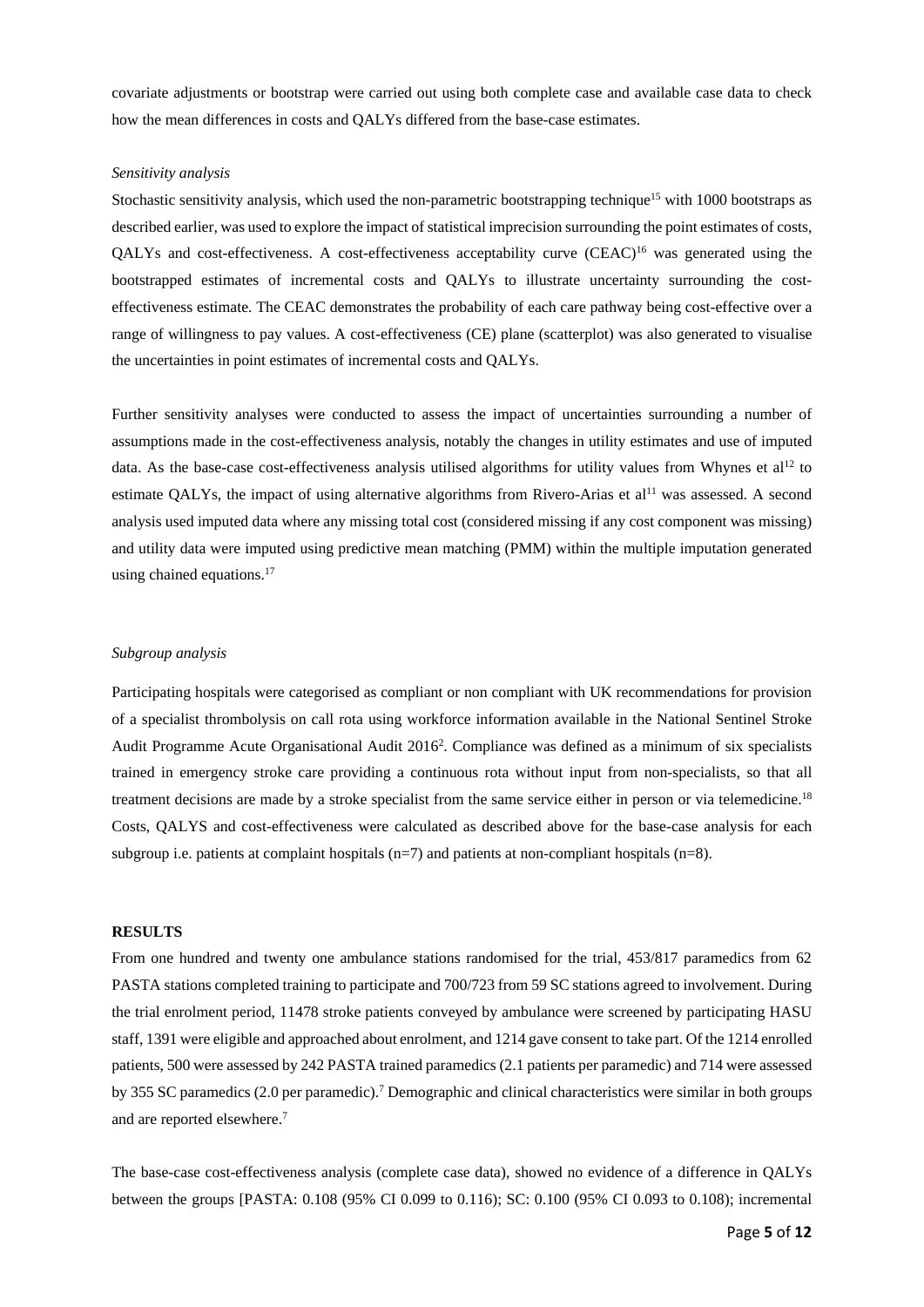QALY: 0·007 (95% CI -0·003 to 0·018)] over the 90 day follow-up period, however total costs were significantly lower in the PASTA group [incremental cost: -£1,473 (95% CI -£2736 to -£219)] (Table 1). When complete case data were analysed without baseline adjustment or bootstrapping, a similar pattern of lower costs in the PASTA group but no evidence of a difference in QALYS was seen (Table S3).

Breakdowns of resource utilisation and costs (available case data) are shown in Tables S4 and S5 respectively (see supplementary file). This indicates that lower costs in the PASTA group were in part driven by the lower costs of index hospital admissions (~£440) and acute treatment costs, predominantly due to fewer thrombolysis treatments (~£300), but there was also a post-discharge saving due to lower requirements for community rehabilitation and care homes  $(*£470)$ . A OALY breakdown is shown in Table S6.

#### *Sensitivity analysis*

A plot of bootstrapped incremental costs and QALYs showed the uncertainties in point estimates of incremental costs and QALYs in the base-case analysis and for a majority of iterations the PASTA group was less costly and more effective (i.e. dominant over SC) (Figure 1). Furthermore, over the plausible range of values for society's willingness to pay for a QALY there was over a 97.5% chance that PASTA would be considered cost-effective (Figure 2; Table 1).

# **[Insert Figure 1] [Insert Figure 2]**

Further sensitivity analyses showed that the base-case results were in general robust to changes in parameter assumptions including the alternative utility algorithms, imputation of missing cost and QALY data. The PASTA pathway still had over 97.5% probability of being considered cost-effective over the range of willingness to pay values for these sensitivity analyses (Table 1).

## *Subgroup analysis*

Thrombolysis guideline compliant and non-compliant hospital results are reported in Table 1. There was no evidence of a difference in costs [-423 (-2,220 to 1362)] or in QALYs [0.005 (-0.008 to 0.018)] for those seven hospitals compliant with the thrombolysis guidelines. There was less than 74% probability that the PASTA pathway would be considered cost-effective over the range of willingness to pay values. However, in the eight non-compliant hospitals the costs were significantly lower in the PASTA group [-2,952 (-4,988 to -917)] and there was a 99% probability that the PASTA pathway would be considered cost-effective. Uncertainties in the point estimates of incremental costs and QALYs in each subgroup are visualised in their respective CE plots (Figures 3 and 4).

**[Insert Figure 3] [Insert Figure 4]**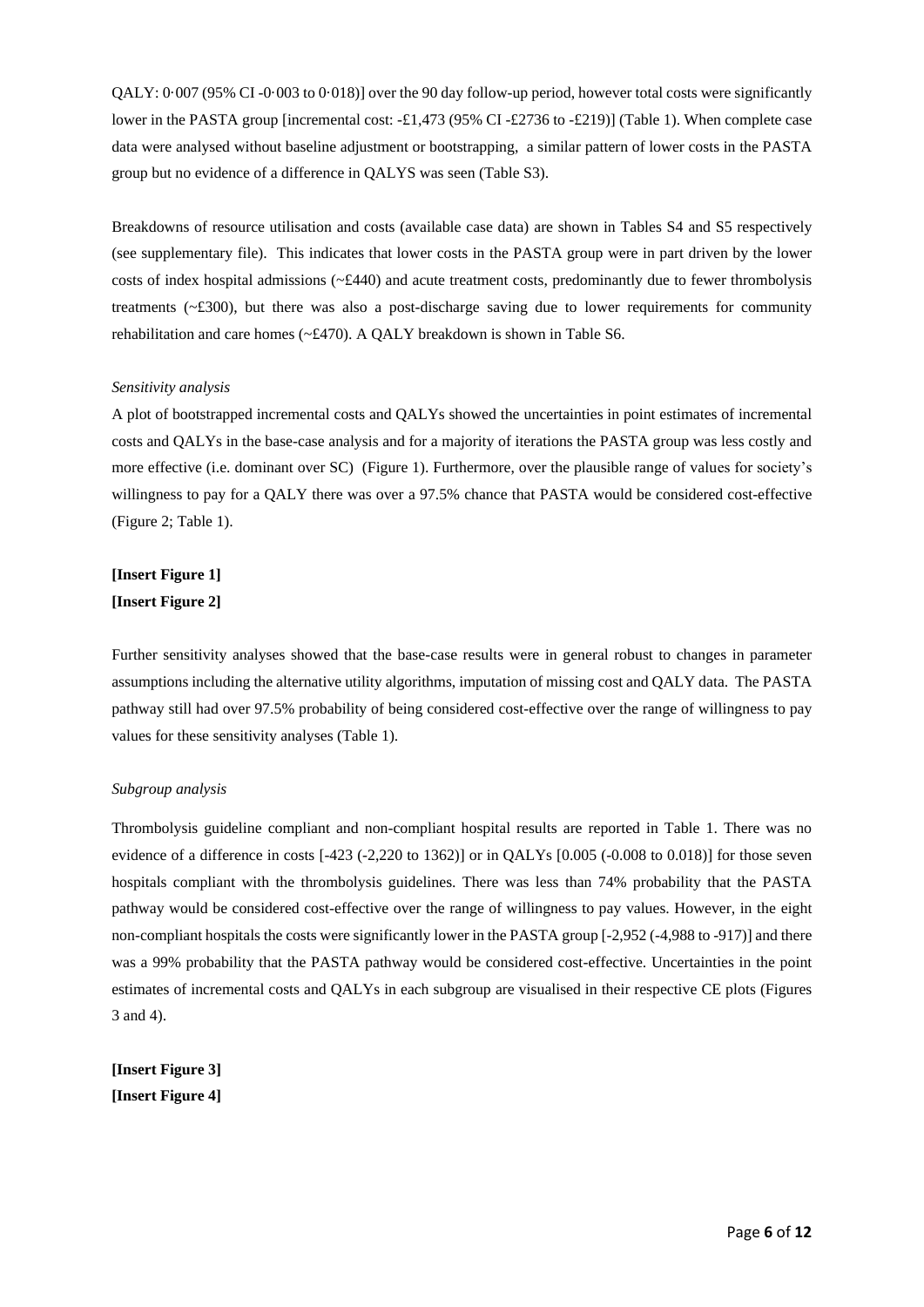**Table 1. Cost-effectiveness of PASTA pathway versus Standard Care**

| <b>Scenario</b>                                                     | <b>Intervention</b><br>strategy                     | Total Cost $(f)$<br>[Mean<br>$(95\% \text{ CI})$                                     | QALY<br>[Mean<br>$(95\% \text{ CI})$                                         | Difference in<br>cost<br>[Mean<br>$(95\% \text{ CI})$ | <b>Difference</b><br>in QALY<br>[Mean]<br>$(95\% \text{ CI})$ | <b>ICER</b>              | <b>Probability of PASTA care</b><br>pathway being considered cost-<br>effective at different threshold<br>values for society's WTP per<br><b>QALY</b> gain |       |       |       |
|---------------------------------------------------------------------|-----------------------------------------------------|--------------------------------------------------------------------------------------|------------------------------------------------------------------------------|-------------------------------------------------------|---------------------------------------------------------------|--------------------------|------------------------------------------------------------------------------------------------------------------------------------------------------------|-------|-------|-------|
|                                                                     |                                                     |                                                                                      |                                                                              |                                                       |                                                               |                          | $f_{\theta}$                                                                                                                                               | £20k  | £30k  | £50k  |
| Base-case analysis<br>Complete case                                 | <b>PASTA</b><br>$(N=394)$<br><b>SC</b><br>$(N=556)$ | 11,630<br>$(10,702 \text{ to } 12,586)$<br>13,103<br>$(12,292 \text{ to } 14,019)$   | 0.108<br>$(0.099 \text{ to } 0.116)$<br>0.100<br>$(0.093 \text{ to } 0.108)$ | $-1,473$<br>$(-2736 \text{ to } -219)$                | 0.007<br>$(-0.003 \text{ to } 0.018)$                         | <b>PASTA</b><br>Dominant | 98.6%                                                                                                                                                      | 99%   | 99.2% | 99.2% |
| Sensitivity analysis                                                |                                                     |                                                                                      |                                                                              |                                                       |                                                               |                          |                                                                                                                                                            |       |       |       |
| Alternative utility<br>algorithm                                    | <b>PASTA</b><br>$(N=394)$<br><b>SC</b><br>$(N=556)$ | 11,647<br>$(10,770 \text{ to } 12,570)$<br>13,094<br>$(12,219 \text{ to } 13,958)$   | 0.108<br>$(0.1 \text{ to } 0.117)$<br>0.1<br>$(0.093 \text{ to } 0.108)$     | $-1,448$<br>$(-2689 \text{ to } -122)$                | 0.008<br>$(-0.002 \text{ to } 0.018)$                         | <b>PASTA</b><br>Dominant | 97.9%                                                                                                                                                      | 98.6% | 98.8% | 99.2% |
| Imputed dataset                                                     | <b>PASTA</b><br>$(N=500)$<br><b>SC</b><br>$(N=714)$ | 12,019<br>$(11,223 \text{ to } 12,865)$<br>13,106<br>$(12, 421 \text{ to } 13, 904)$ | 0.109<br>$(0.102 \text{ to } 0.117)$<br>0.104<br>$(0.097 \text{ to } 0.110)$ | $-1,086$<br>$(-2,236 \text{ to } -13)$                | 0.005<br>$(-0.004 \text{ to } 0.015)$                         | <b>PASTA</b><br>Dominant | 97.6%                                                                                                                                                      | 98.1% | 98.3% | 98.3% |
| Subgroup analysis                                                   |                                                     |                                                                                      |                                                                              |                                                       |                                                               |                          |                                                                                                                                                            |       |       |       |
| Hospitals<br>compliant with<br>thrombolysis rota<br>guidelines      | <b>PASTA</b><br>$(N=168)$<br><b>SC</b><br>$(N=371)$ | 12,119<br>$(10,629 \text{ to } 13,512)$<br>12,542<br>$(11,528 \text{ to } 13,603)$   | 0.103<br>$(0.091 \text{ to } 0.115)$<br>0.098<br>$(0.089 \text{ to } 0.107)$ | $-423$<br>$(-2,220 \text{ to } 1362)$                 | 0.005<br>$(-0.008 \text{ to } 0.018)$                         | <b>PASTA</b><br>Dominant | 66.6%                                                                                                                                                      | 70.5% | 71.5% | 73.8% |
| Hospitals non-<br>compliant with<br>thrombolysis rota<br>guidelines | <b>PASTA</b><br>$(N=226)$<br><b>SC</b><br>$(N=185)$ | 11,262<br>$(10,053 \text{ to } 12,579)$<br>14,213<br>$(12,747 \text{ to } 15,713)$   | 0.112<br>$(0.100 \text{ to } 0.124)$<br>0.103<br>$(0.090 \text{ to } 0.115)$ | $-2,952$<br>$(-4,988 \text{ to } -917)$               | 0.009<br>$(-0.008 \text{ to } 0.025)$                         | <b>PASTA</b><br>Dominant | 99.9%                                                                                                                                                      | 99.9% | 99.9% | 99.9% |

Results are bootstrapped regressed estimates; N= Number of participants observed; Difference estimates: PASTA minus SC.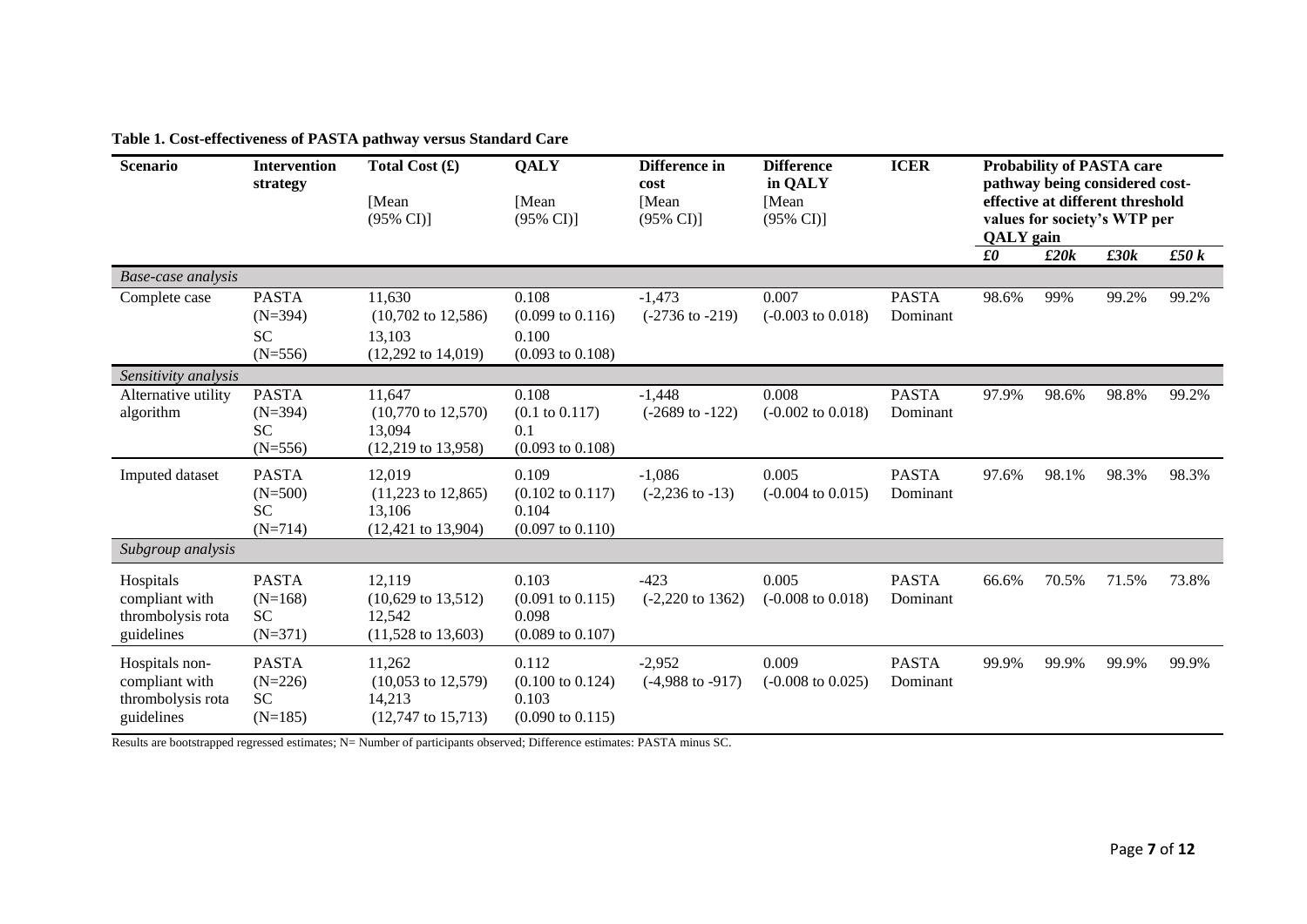#### **DISCUSSION**

This economic evaluation has shown that the PASTA trial group had lower costs than standard care and when costs were considered alongside data on QALY difference, there was a very high chance that the PASTA intervention would be cost-effective across all threshold values for society's willingness to pay. This finding was consistent across all sensitivity analyses. The subgroup analyses indicated that cost-effectiveness was particularly likely across services with specialist availability below the level recommended by national guidelines.

Whilst the lower costs were in part related to fewer thrombolysis treatments in the PASTA group, there were also savings observed in other aspects of care including length of stay, rehabilitation and social care. These latter findings are consistent with the direction of the QALY difference between the groups, as patients with better health would require lower costs for these resources.<sup>19</sup> It is surprising, however, that patients were generally in better health and incurred fewer care costs in the PASTA group when there was no statistical evidence of a difference in thrombolysis rate (primary outcome) and indeed fewer thrombolysis treatments were observed.

We have previously hypothesised that the counter-intuitive main trial observations of a lower thrombolysis rate and better health outcomes in the PASTA group may be explained by a theory that the PASTA intervention led to greater caution during patient selection for thrombolysis when the benefit to risk ratio was borderline and thereby this avoided futile treatment and lowered the risk of harm from adverse events.<sup>7</sup> Other aspects of acute care might also have been performed better amongst the intervention group if the PASTA generally reinforced adherence to acute care guidelines. As the lower thrombolysis rate was particularly evident across services with specialist availability below the level recommended by national guidelines, the relative inexperience of nonspecialists may routinely lead to over- rather than under-treatment of borderline cases when weighing up complex information under time pressure. Such behaviour may have been moderated by the more detailed and structured content of the enhanced paramedic assessment including details about bleeding risk (e.g. recent surgery and anticoagulant medication) and pre-stroke dependency<sup>7</sup>. In non-stroke specialties there is already evidence that simple tools to structure paramedic to ED handover<sup>20, 21</sup> and multidisciplinary care process checklists<sup>22, 23</sup> can standardise communication of key information and improve the quality of care. As the trial findings were unexpected, we did not collect detailed information about individual treatment decisions and additional interventions which would be needed to confirm our theory, however, we believe that both the main and post-hoc health economic analyses are consistent with and provide support to this suggestion.

Interpretation of trials with a neutral primary outcome yet dominant cost-effectiveness is variable with some authors reporting that the intervention should be adopted but others stating uncertainty or favouring the control.<sup>24</sup> The PASTA trial is further complicated when the counter-intuitive nature of the main trial observations are considered. The results of the health economic analyses could of course be due to chance as the study was not powered to detect differences in costs, QALYs and cost-effectiveness. However, as PASTA was a large trial across multiple hospital sites and confidence intervals for costs and QALYs were relatively narrow, there is a very high likelihood that PASTA intervention would be considered cost-effective even though the underlying mechanism requires further investigation. As cost-effectiveness was shown for >97.5% of willingness to pay scenarios, this is analogous to a one sided p value <0.025 that cost-effectiveness would be acceptable.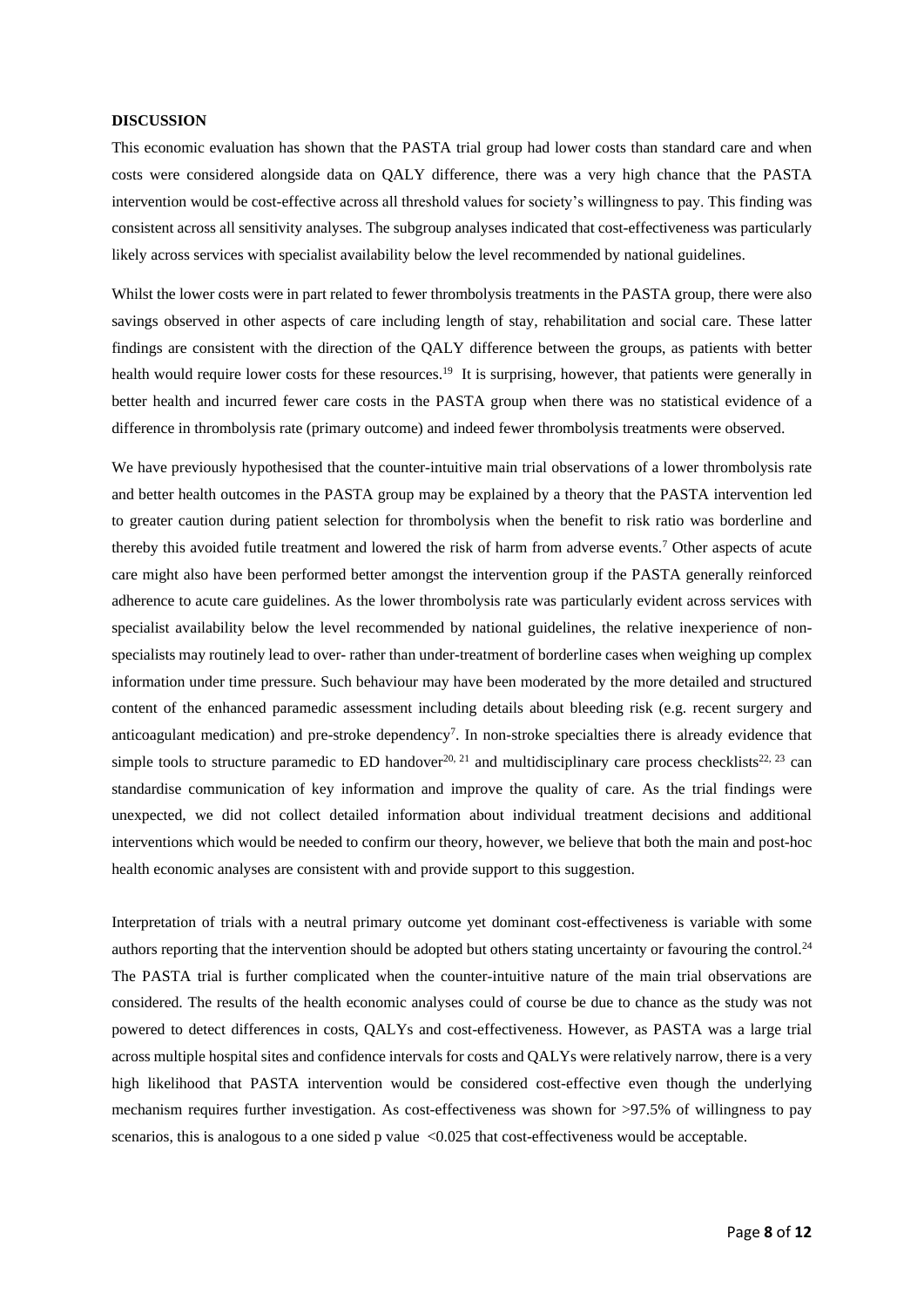The main strength of our study was the use of a randomised controlled cluster design involving large numbers of patients across multiple HASUs operating under the same National Clinical Guidelines and costing frameworks. The main limitation of the economic analysis is that utility values were estimated using published algorithms for mapping mRS scores on to the EQ-5D rather than being based on responses to the EQ-5D collected directly from participants. However, the algorithm used has been well validated and it is reassuring that conclusions did not change when an alternative utility algorithm was applied. Although the QALY difference found was small and therefore potentially prone to measurement error, the value reflects the entire trial population whereas only a proportion of patients received thrombolysis, which itself is a treatment that only benefits or harms a proportion of those who are treated. Consequently, it may not be surprising that the QALY difference found was small. In addition, follow up was short term at 90 days whereas QALY gain may be greater over a longer period as patients in better health by day 90 are likely to be those with a changed recovery trajectory which would translate into additional further gain over time<sup>25, 26</sup>. It should also be acknowledged that the study took a UK personal social care perspective, and the findings may not apply in other healthcare settings.

This is the first study to formally evaluate the 90-day cost-effectiveness of a paramedic-led process to improve outcomes during emergency care of stroke patients and illustrates the importance of considering economic consequences of complex interventions. Further investigation is required to understand the specific effects upon clinical decisions and care delivery, but our data indicate that the PASTA pathway is likely to be a cost-effective intervention, particularly if it is deployed in areas where hospital stroke specialist availability is limited.

## **ACKNOWLEDGEMENTS**

We thank the patients, paramedics, and clinical and research teams of participating ambulance services and hospitals.

#### **FUNDING**

The trial was funded by the National Institute for Health Research (Programme Grants for Applied Research, title: Promoting Effective and Rapid Stroke care (PEARS), project number: RP-PG-1211-20012). The views and opinions expressed here are those of the authors and do not necessarily reflect those of the NIHR or Department of Health and Social Care.

## **DECLARATION OF CONFLICTING INTERESTS**

The employing institutions of all authors received funds from NIHR for this work to be undertaken. MJ received consultancy fees for economic modelling work. CP and LS receive nonfinancial support from Cerebrotech Medical Systems Inc and grants from Innovate UK.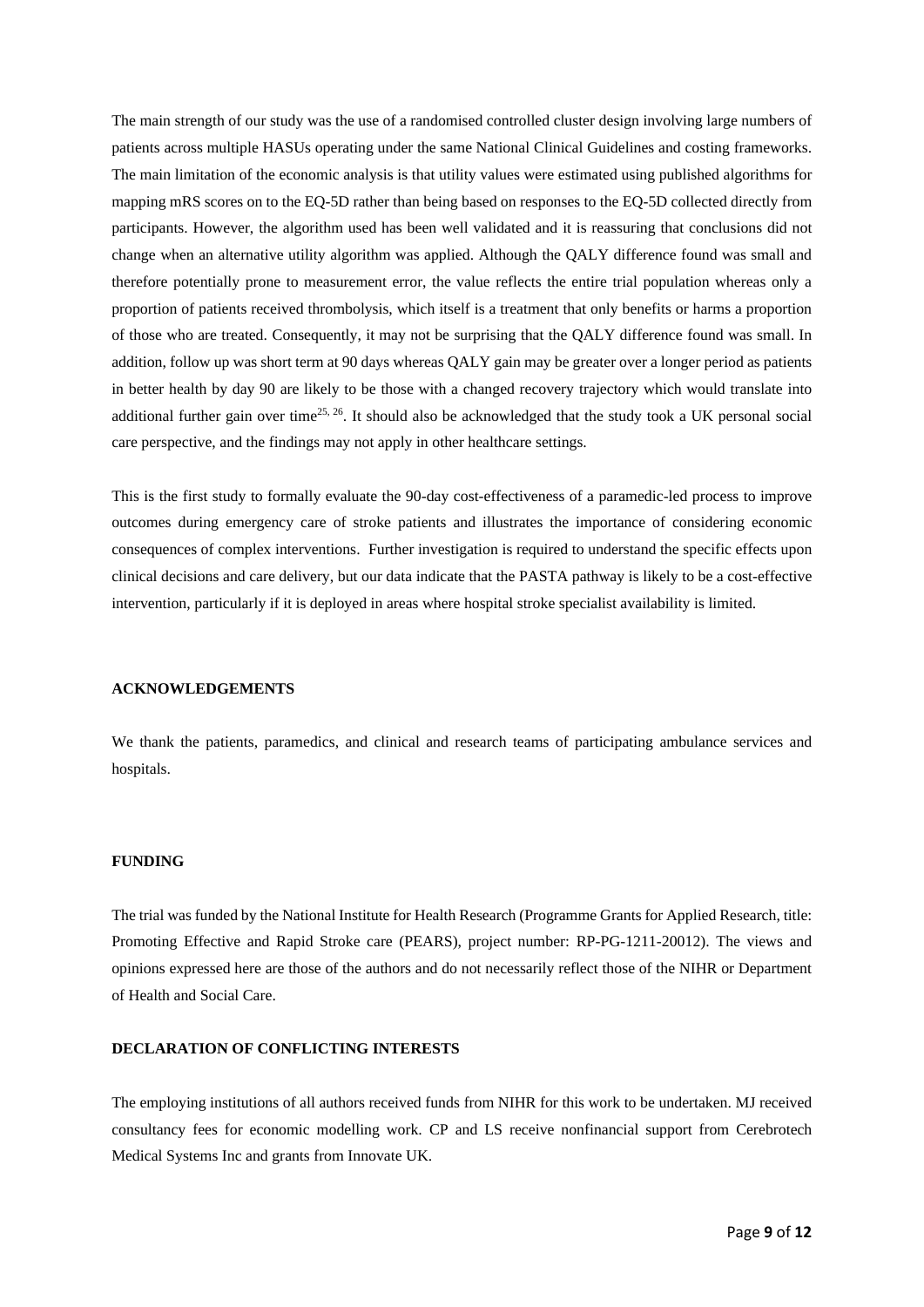## **DATA AVAILABILITY STATEMENT**

We will make the deidentified participant data from this research project available to the scientific community with as few restrictions as feasible, while retaining exclusive use until the publication of major outputs.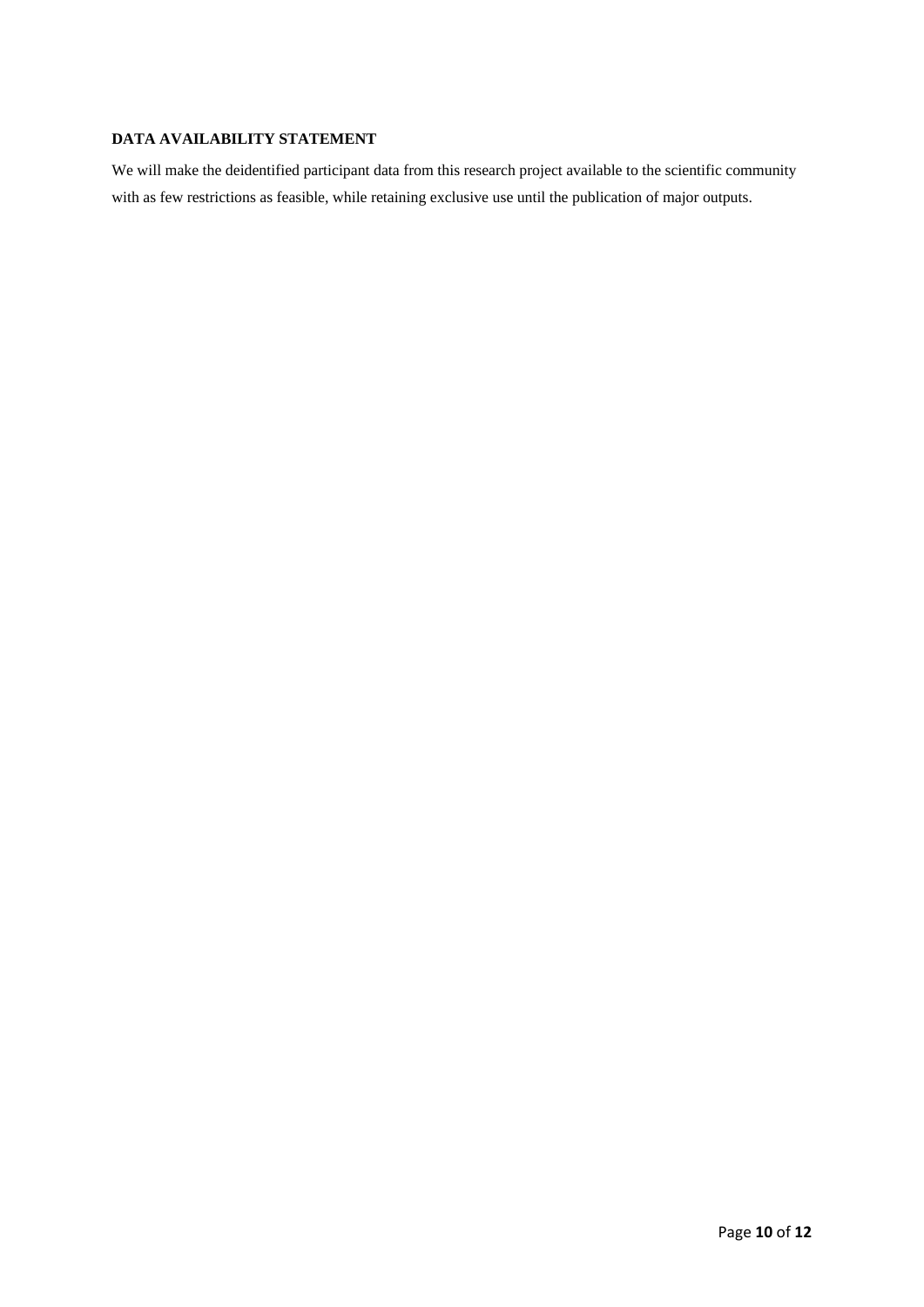## **REFERENCES**

1. Wardlaw JM, Murray V, Berge E, et al. Thrombolysis for acute ischaemic stroke. *Cochrane Database Syst Rev* 2014; CD000213.

2. Sentinel Stroke National Audit Programme. School of Population Health and Environmental Studies King's College London. [https://www.strokeaudit.org.](https://www.strokeaudit.org/)

3. Hsieh MJ, Tang SC, Chiang WC, et al. Effect of prehospital notification on acute stroke care: a multicenter study. *Scandinavian journal of trauma, resuscitation and emergency medicine* 2016; 24: 57. 2016/04/29. DOI: 10.1186/s13049-016-0251-2.

4. Wojner-Alexandrov AW, Alexandrov AV, Rodriguez D, et al. Houston paramedic and emergency stroke treatment and outcomes study (HoPSTO). *Stroke* 2005; 36: 1512-1518. 2005/06/18. DOI: 10.1161/01.str.0000170700.45340.39.

5. Berglund A, Svensson L, Sjostrand C, et al. Higher Prehospital Priority Level of Stroke Improves Thrombolysis Frequency and Time to Stroke Unit: The Hyper Acute STroke Alarm (HASTA) Study. *Stroke* 2012; 43: 2666-2670. 2012/08/11.

6. Price CI, Shaw L, Dodd P, et al. Paramedic Acute Stroke Treatment Assessment (PASTA): study protocol for a randomised controlled trial. *Trials* 2019; 20: 121. 2019/02/14. DOI: 10.1186/s13063-018-3144-z.

7. Price CI, Shaw L, Islam S, et al. Effect of an enhanced Paramedic Acute Stroke Treatment Assessment (PASTA) on thrombolysis delivery during emergency stroke care: a cluster randomised clinical trial. *JAMA neurology* 2020; 77 (7): 1-9. DOI: doi:10.1001/jamaneurol.2020.0611.

8. NHS Improvement. Reference costs 2017/18. London: NHS Improvement, 2018.

9. Personal Social Services Research Unit. *Unit costs of health and social care 2018*. 2018. Canterbury: Personal Social Services Research Unit.

10. Curtis L and Burns A. *Unit Costs of Health and Social Care* 2019. Personal Social Services Research Unit, University of Kent, Kent, Canterbury.

11. Rivero-Arias O, Ouellet M, Gray A, et al. Mapping the modified Rankin scale (mRS) measurement into the generic EuroQol (EQ-5D) health outcome. *Med Decis Making* 2010; 30: 341-354. DOI: 0272989X09349961[pii]10.1177/0272989X09349961.

12. Whynes DK, Sprigg N, Selby J, et al. Testing for differential item functioning within the EQ-5D. *Med Decis Making* 2013; 33: 252-260. DOI: 10.1177/0272989x12465016.

13. Manca A, Hawkins N and Sculpher MJ. Estimating mean QALYs in trial-based cost-effectiveness analysis: the importance of controlling for baseline utility. *Health Econ* 2005; 14: 487-496. Comparative Study

Research Support, Non-U.S. Gov't.

14. National Institute for Health and Care Excellence. Guide to the Methods of Technology Appraisal. London: National Institute for Health and Care Excellence, 2013.

15. Barber JA and Thompson SG. Analysis of cost data in randomized trials: an application of the nonparametric bootstrap. *Stat Med* 2000; 19: 3219-3236. 2000/12/13. DOI: 10.1002/1097-

0258(20001215)19:23<3219::aid-sim623>3.0.co;2-p.

16. Fenwick E, O'Brien BJ and Briggs A. Cost-effectiveness acceptability curves--facts, fallacies and frequently asked questions. *Health Econ* 2004; 13: 405-415. DOI: 10.1002/hec.903.

17. White IR, Royston P and Wood AM. Multiple imputation using chained equations: Issues and guidance for practice. *Statistics in Medicine* 2011; 30: 377-399. DOI: 10.1002/sim.4067.

18. Intercollegiate Stroke Working Party. National Clinical Guideline for Stroke 5th Edition. *Royal College of Physicians* 2016.

19. Guzauskas GF, Boudreau DM, Villa KF, et al. The cost-effectiveness of primary stroke centers for acute stroke care. *Stroke* 2012; 43: 1617-1623. DOI: 10.1161/STROKEAHA.111.648238.

20. Flynn D, Francis R, Robalino S, et al. A review of enhanced paramedic roles during and after hospital handover of stroke, myocardial infarction and trauma patients. *BMC emergency medicine* 2017; 17: 5. 2017/02/24. DOI: 10.1186/s12873-017-0118-5.<br>21. Wood K, Crouch R. Rowland E. et al.

Wood K, Crouch R, Rowland E, et al. Clinical handovers between prehospital and hospital staff: literature review. *Emerg Med J* 2015; 32: 577-581. DOI: 10.1136/emermed-2013-203165.

22. Abbott TEF, Ahmad T, Phull MK, et al. The surgical safety checklist and patient outcomes after surgery: a prospective observational cohort study, systematic review and meta-analysis. *British journal of anaesthesia* 2018; 120: 146-155. 2018/02/06. DOI: 10.1016/j.bja.2017.08.002.

23. Djogovic D, Green R, Keyes R, et al. Canadian Association of Emergency Physicians sepsis treatment checklist: optimizing sepsis care in Canadian emergency departments. *Canadian Journal of Emergency Medicine* 2012; 14: 36-39. 2012/03/16.

24. Raftery J, Williams HC, Clarke A, et al. 'Not clinically effective but cost-effective' - paradoxical conclusions in randomised controlled trials with 'doubly null' results: a cross-sectional study. *BMJ open* 2020; 10: e029596-e029596. DOI: 10.1136/bmjopen-2019-029596.